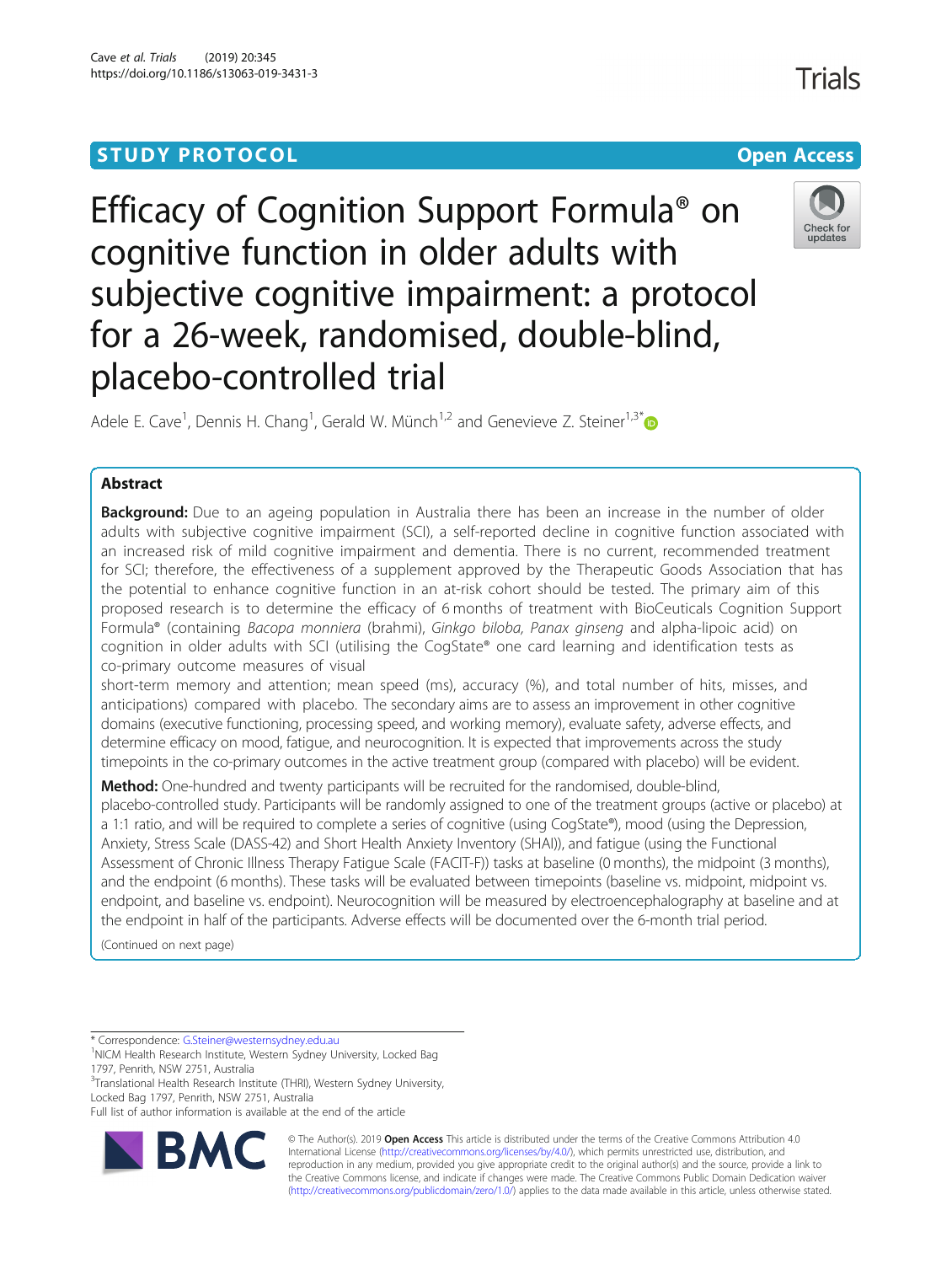#### (Continued from previous page)

Discussion: This is the first study to test the efficacy of Cognition Support Formula® on cognition in older adults with SCI. As people with SCI have an increased risk of dementia, and there are limited treatments options for this population, it is important to assess a supplement that has the potential to enhance cognitive function.

Trial registration: Universal Trial Number (UTN), U1111-1196-9548. Australian New Zealand Clinical Trials Registry, [ACTRN12617000945325](http://www.anzctr.org.au/ACTRN12617000945325.aspx). Registered on 30 June 2017.

Keywords: Subjective cognitive impairment (SCI), Herbal medicine, Cognition Support Formula®, CogState®, EEG, Randomised controlled trial

#### Background

#### Subjective cognitive impairment

Subjective cognitive impairment (SCI) is a concern an individual has about a decline in their cognitive functioning, particularly within the memory domain  $[1-3]$  $[1-3]$  $[1-3]$ . Although most subjective reports of cognitive decline are about memory, SCI can also relate to perceived changes in attention, executive functioning, and language. Furthermore, SCI is correlated with high scores of depression and anxiety and low future cognitive performance [\[4\]](#page-9-0). In contrast to normal ageing, SCI is evidenced by a future objective decline in cognition over a shorter period of time than what is expected for age-related cognitive decline [\[5\]](#page-9-0). Hence, SCI is related to a significant future decline in cognition, rather than agedrelated deficits in current memory [\[6\]](#page-9-0).

SCI has been found to be associated with an increased risk of mild cognitive impairment (MCI) and Alzheimer's disease (AD), the most common form of sporadic lateonset dementia [\[2,](#page-9-0) [7,](#page-9-0) [8](#page-9-0)]. A longitudinal study of older adults found that 54% of older adults with SCI show a cognitive decline over a 7-year follow-up period compared with only 15% with no SCI [\[9](#page-9-0)]. Approximately 79% of those people with SCI developed MCI, and 21% developed AD over 7 years [\[9\]](#page-9-0), representing a significantly increased risk of future decline for this population. It is important not to ignore reports of cognitive impairment by older adults, as the literature suggests these could be early signs for the future development of AD and MCI [\[10\]](#page-9-0).

Due to an ageing population in Australia, cognitive impairment is becoming more prevalent. The estimated global prevalence of SCI ranges between 25 and 50% in older adults [\[11\]](#page-9-0). In terms of prevalence between sexes, older females more often report SCI than older males [\[12\]](#page-9-0). This was evidenced in a study of older adults 64 years of age and above, where 35.2% of females compared with 28% of males in the study reported SCI [[12\]](#page-9-0). In addition, older adults with higher levels of education compared with older adults with lower levels of education are more likely to report cognitive impairment as they are thought to have more insight into the changes in their own cognitive functioning [[12](#page-9-0)].

Older adults reporting SCI are more likely to have heightened levels of anxiety and depression, which can further impact on cognitive performance and increase dementia risk, and vice versa [[6,](#page-9-0) [13\]](#page-9-0). Furthermore, evidence of heightened fatigue and low energy levels have been found to be associated with poor cognitive performance in older adults with SCI [\[5](#page-9-0)].

#### Current treatments for SCI

Current treatments for older adults with SCI are limited, with most published clinical trials utilising nutraceuticals including soybean-derived phosphatidylserine (SB-PS) and multivitamins containing extracts of Bacopa monniera (whole plant) and Ginkgo biloba leaf extract [\[14,](#page-9-0) [15](#page-9-0)]. These studies have documented small effects in terms of improvements in cognitive tasks (working memory, recognition memory, and recall) where short trial periods were utilised (12 weeks [\[14](#page-9-0)] and 16 weeks [\[15\]](#page-9-0)). Unfortunately, there is no evidence to determine whether these effects were stable over the trial period (possibly a significant increase, then a tapering off), or whether the cognitive improvements occurred shortly after treatment, or towards the end of the trial period. A longer trial period of 6 months that includes midpoint testing is required to clarify the stability and longevity of any changes. This would prove most fruitful in determining whether such a treatment could manage SCI in the long term.

#### Cognition Support Formula®

Cognition Support Formula® (BioCeuticals Pty Ltd) is a herbal and nutritional supplement commercially available over the counter in select pharmacies and via practitioners (e.g. naturopaths). Cognition Support Formula® incorporates extracts of four different ingredients into one formula—B. monniera (brahmi), G. biloba, Panax ginseng, and alpha-lipoic acid (ALA)—and is designed to enhance cognitive functioning and energy levels in older adults. Each of these active components will be reviewed briefly below, with evidence of their efficacy in improving cognition in older adults highlighted.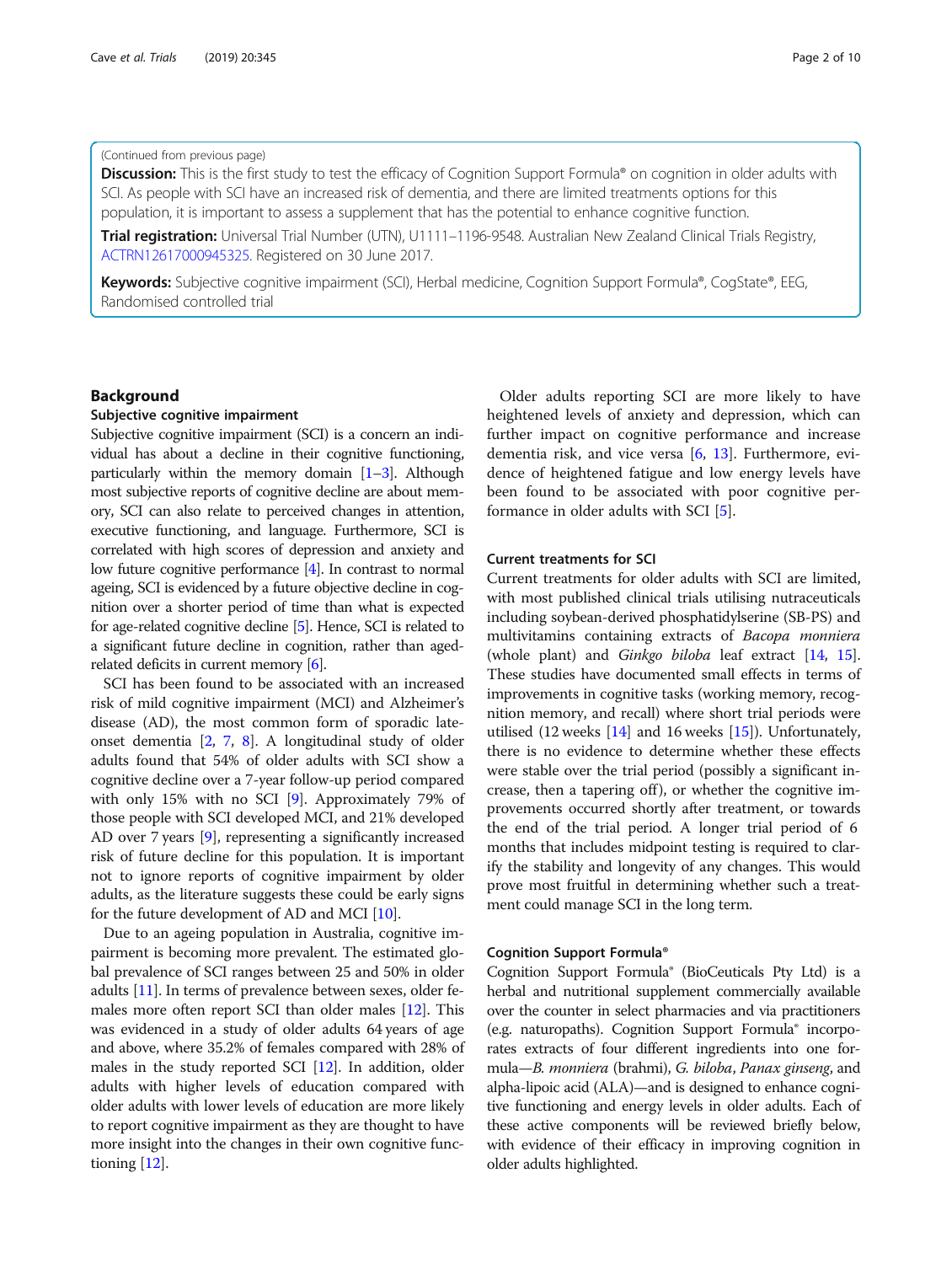#### Bacopa monniera (brahmi)

B. monniera (brahmi) is an aquatic plant utilised in the traditional Ayurvedic medical system in India to enhance memory and intellectual functioning and to promote longevity [\[16\]](#page-9-0). The active components of brahmi are identified as bacosides A and B [\[17\]](#page-9-0). Brahmi may be neuroprotective and memory enhancing, and have antioxidant effects [\[18](#page-9-0)]. The active bacosides are thought to increase cerebral blood flow and neurotransmitter modulation (acetylcholine, 5 hydroxytryptamine, and dopamine) [\[18](#page-9-0)]. Brahmi has been found to significantly improve memory acquisition and retention in immediate and delayed recall task in 36 older adults ingesting one 300 mg tablet/day for 12 weeks (compared with  $n = 45$  in the control group) [\[16\]](#page-9-0).

#### Ginkgo biloba (ginkgo)

G. biloba (ginkgo) is a natural extract derived from the leaf of the Chinese ginkgo tree. Its bioactive constituents (flavonoids and terpenoids) are thought to have strong antioxidant properties, which assist in slowing down the progression of age-related diseases [\[19\]](#page-9-0). These components have been found to increase the blood supply by dilating blood vessels and reducing blood viscosity. The standardised extracts of ginkgo leaf (EGb 761) have been shown to increase positive mood, energy, and cognition [[1,](#page-9-0) [19](#page-9-0)]. One study of 241 older adults showed an increase in scores on the Benton Visual Retention Test-Revised in two active groups (low-dose group, 1.9 ml undiluted ginkgo extract three times daily with a placebo; high-dose group, 1.9 ml of undiluted extract three times daily) for 24 weeks compared with a placebo [\[1](#page-9-0)].

p. ginseng, or Korean ginseng, is an extract from the Araliaceae family of plants [\[20](#page-9-0)]. The active component is ginsenosides from three different groups: protopanaxadiol, protopanaxatriol, and oleanolic acid. The mechanism of action of ginseng is thought to be within the central nervous system with the modulation of neurotransmitter systems involved in the mediation of memory and cognition, including GABA, glutamate, dopamine, and serotonin [[21](#page-9-0)]. Additionally, ginseng has been found to upregulate key neurotrophins involved in neuroplasticity including brain-derived neurotropic factor (BDNF) [\[22\]](#page-9-0). For a detailed review on the molecular mechanisms of ginseng compounds see Lü et al. [\[23\]](#page-9-0).

In combination with ginkgo, ginseng has been shown to improve aspects of working memory and improved attention in younger adults [[20](#page-9-0)]. Additionally, Sünram-Lea and colleagues found improvements in 15 participants regarding their processing speed and in episodic memory with an acute ingestion of 400 mg ginseng compared with a placebo group of the same sample size [\[24\]](#page-9-0). This outcome is of particular interest since episodic memory is a key deficit in adults with AD.

#### Alpha-lipoic acid

ALA, a naturally occurring fatty acid, is a cofactor of some mitochondrial enzymes. ALA is a powerful nutrient that is able to recycle redox-active antioxidant vitamins such as E and C [[25\]](#page-9-0). Mechanisms of action include an influence on neuronal energy production (reactivation of enzymes involved in glucose metabolism and glucose transport, i.e. a blood glucose lowering effect) and anti-oxidative and antiinflammatory properties (downregulation of chronic inflammatory processes) [\[26\]](#page-9-0).

In the literature, ALA has been found to stabilise cognitive functioning in older adults with AD [\[27\]](#page-9-0). Nine participants with probable AD took part in a non-randomised open-label study for an average of 337 days where they ingested 600 mg ALA daily [[27](#page-9-0)]. Mini-Mental State Examination (MMSE) and the Alzheimer's Disease Assessment Scale-cognitive (ADAS-cog) subscale scores were stable (i.e. no decline) for the trial duration.

### Adverse effects

The proposed study detailed in this protocol is a clinical trial which will document the safety and any adverse effects of Cognition Support Formula® which uses a combination of the four ingredients. Separately, however, minor adverse effects have been reported for brahmi, ginseng, and ALA. Morgan and Stevens [[16](#page-9-0)] noted minor gastrointestinal upset in participants receiving brahmi treatment compared with placebo. Similarly, over a 4-week treatment period ingesting 1000 mg ginseng per day, mild gastrointestinal upset and insomnia were evidenced compared with placebo [[28](#page-9-0)]. Gastrointestinal upset has been recorded as an adverse effect after ingesting ginkgo; however, this effect was not statistically significant compared with ingestion of placebo [\[1](#page-9-0), [19\]](#page-9-0).

Drug interactions have been reported for cyclophosphamide and levothyroxine, and these should be avoided when taking ALA due to their possible adverse effects. ALA can combine with these medications, which may lower blood sugar levels and thyroid hormone levels [[29\]](#page-9-0).

#### Rationale and aims

Currently, there are limited treatment options for an older population reporting SCI. Due to this limitation, and the increased risk of developing MCI and dementia, the efficacy of any intervention claiming potential cognitive enhancement should be tested. As Cognition Support Formula® is a commercially available and listed medicine approved by the Therapeutic Goods Association (TGA) and it has the potential to improve cognition, its efficacy and safety in a cohort of older adults with SCI requires testing.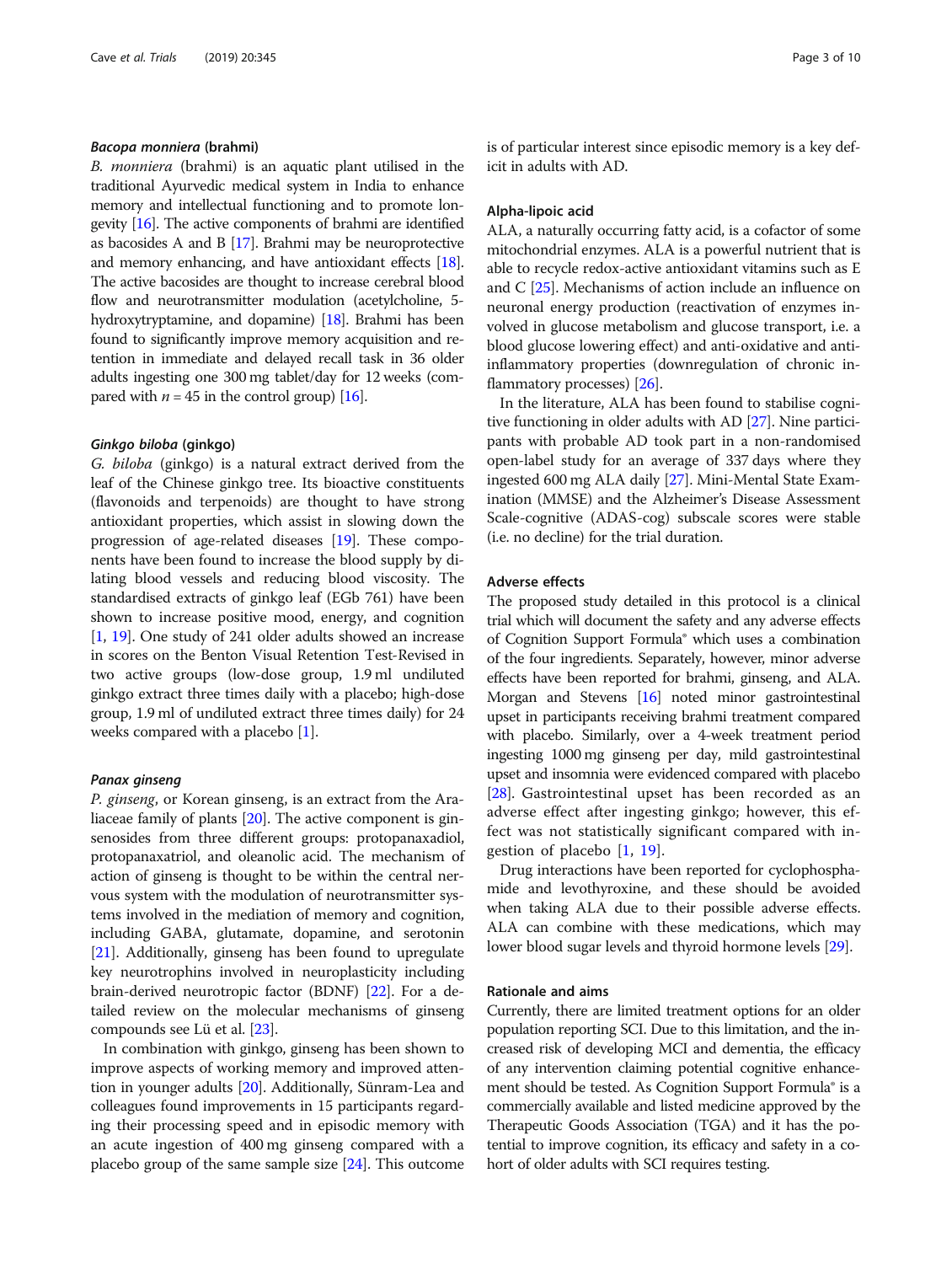The primary aim is to determine the efficacy of 6 months of treatment with Cognition Support Formula® to improve cognition in older adults with SCI as measured by the one card learning test and the identification test (from the CogState® Pre-clinical Alzheimer's Battery). These tests measure visual short-term memory and attention and will be considered as co-primary outcome measures as they are the most common areas of cognitive decline cited in the current literature for this population, and from the observations made in our laboratory  $[1-3]$  $[1-3]$  $[1-3]$  $[1-3]$  $[1-3]$ . The secondary aims are: 1) to assess an improvement in the cognitive domains of processing speed and working memory by utilising the detection test and the one back task (derived from the CogState® Pre-clinical Alzheimer's Battery) and, in addition, executive functioning will be measured by the Groton Maze learning test (an additional CogState® test); 2) to assess the safety and adverse effects of Cognition Support Formula® compared with placebo; 3) to assess the efficacy of 6 months of treatment with Cognition Support Formula® compared with placebo on mood, as measured by the Depression, Anxiety, Stress Scale (DASS-42) and the Short Health Anxiety Inventory (SHAI), and fatigue and energy levels, as measured by the Functional Assessment of Chronic Illness Therapy Fatigue Scale (FACIT-F); and 4) to assess the efficacy of 6 months of treatment with Cognition Support Formula® on neurocognition compared with placebo by utilising psychophysiological measures (electroencephalography (EEG)) at baseline and at the endpoint.

In line with previous research examining individual constituents [\[1](#page-9-0), [14](#page-9-0), [16](#page-9-0)–[25\]](#page-9-0), we hypothesise that a 6-month dose of Cognition Support Formula® will improve cognitive functioning with minimal adverse effects in older adults with SCI compared with placebo. Due to limited literature in this area, exploratory analyses will be conducted in the domains of mood, fatigue, and neurocognition.

#### Methods

## Trial design and setting

A randomised, double-blind, placebo-controlled 6-month trial will test the efficacy and safety of Cognition Support Formula® on cognition, mood, fatigue, and electrophysiology in older adults with SCI. The current study protocol (version 6) was designed in accordance with the SPIRIT guidelines [[30\]](#page-9-0) (see Additional file [1\)](#page-8-0) and Good Clinical Practice guidelines (1996). Any changes to the study protocol will be communicated with the study investigative team, the Australian New Zealand Clinical Trials Registry (ANZCTR), and the Western Sydney University Human Research Ethics Committee. The study is being conducted in the NICM Clinical Laboratory and HEAD-BOX Laboratory at Western Sydney University, Campbelltown campus.

# Intervention

# Active

Cognition Support Formula® contains clinically trialled ingredients to assist learning and memory. The composition of the formula components can be found in Table [1](#page-4-0). The daily dose will be one tablet, twice daily (morning and night), for 6 months. Cognition Support Formula® is a dietary supplement made by BioCeuticals Pty Ltd, and is approved as a listed medicine by the TGA.

# Placebo

The placebo tablet contains an inert substance, which is matched for colour, smell, and taste to that of Cognition Support Formula®. The dose will be one tablet, twice daily (morning and night), for 6 months. The composition of components contained within the placebo tablet can be found in Table [2](#page-4-0).

## Inclusion and exclusion criteria

The inclusion criteria for the proposed study are:

- $\bullet$  ≥ 60 years of age
- Evidence of SCI as measured by: Answering 'yes' to any of the following
	- questions:
		- Do you feel your memory and thinking is getting worse?
	- Do you feel your memory and thinking has become worse over the past 2–3 years?
	- Are you concerned about your decline in memory and thinking?

No self-reported diagnosis of dementia or MCI Scoring  $\geq$  23 on the Montreal Cognitive Assessment (MoCA) (as there is no standardised measure for SCI, a score of  $\geq$  23 will be utilised as

a cut-off for SCI in line with previous literature [[31](#page-9-0), [32](#page-9-0)]

- Normal vision or vision corrected to normal
- Normal hearing or aided hearing

The exclusion criteria for the proposed study are:

- Severe depression, as measured by scoring  $>19$  on the 30-item Geriatric Depression Scale (GDS)
- Use of psychoactive medications or excessive alcohol intake (a maximum of 14 standard drinks per week) as recommended by the Australian Department of Health
- No caffeine 2 h prior to testing
- Non-smokers
- No history of seizures or head injury (with loss of consciousness)
- Allergy to the study drug ingredients (ginseng, ginkgo, brahmi, or ALA)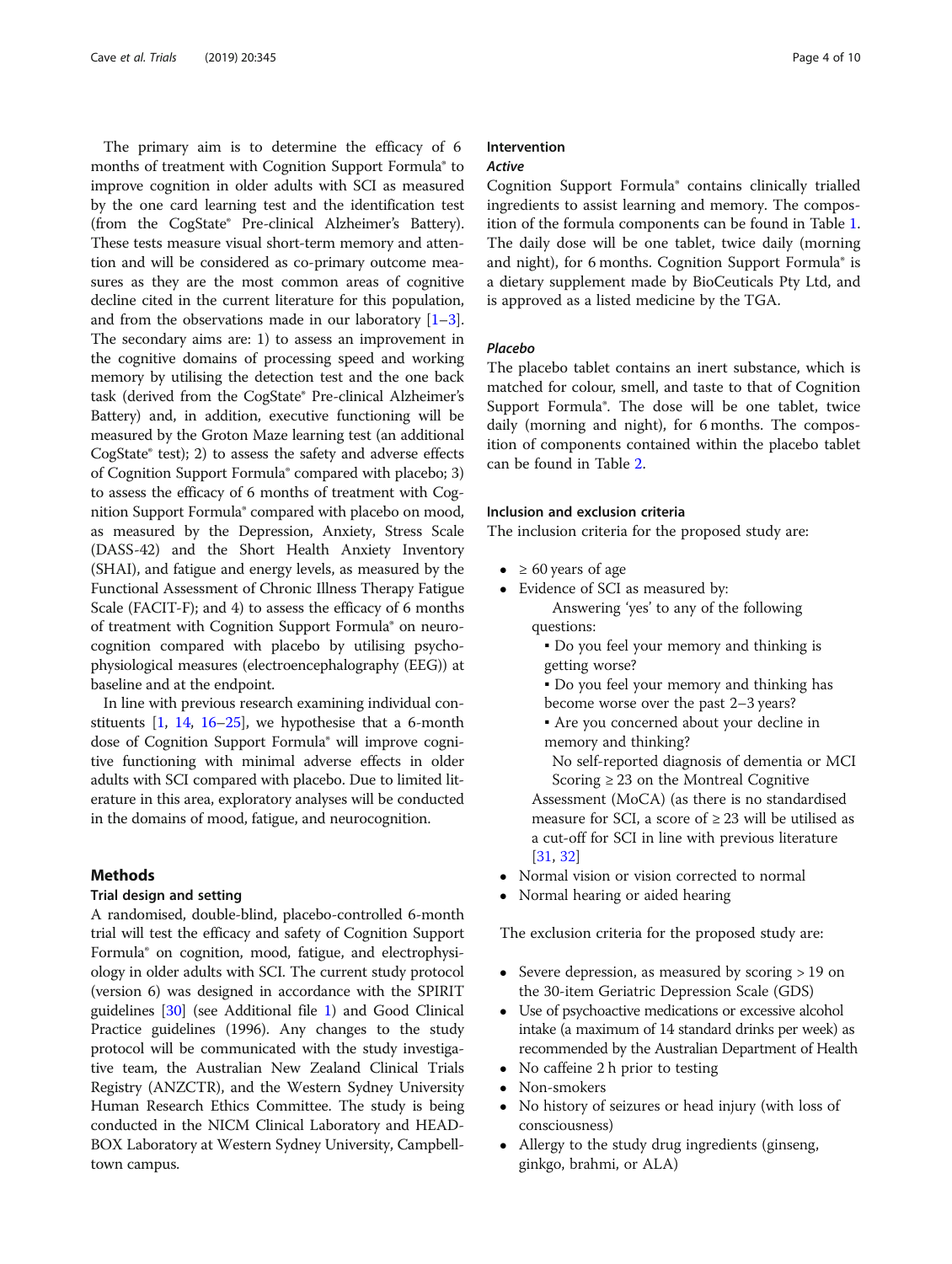<span id="page-4-0"></span>

|  |  |  | Table 1 Composition of Cognition Support Formula® components |
|--|--|--|--------------------------------------------------------------|
|  |  |  |                                                              |

| Bacopa monniera (bacopa) whole plant                            | 4.00 <sub>a</sub> |
|-----------------------------------------------------------------|-------------------|
| (equivalent to bacosides A)                                     | 90.00 mg          |
| Ginkgo biloba (ginkgo) leaf                                     | 3.00 <sub>a</sub> |
| (equivalent to ginkgo flavonglycosides)                         | 16.02 mg          |
| (equivalent to ginkgolides and bilobalide)                      | 4.02 mg           |
| Panax ginseng (Korean ginseng) root                             | 212.00 mc         |
| (equivalent to ginsenosides Rg1, Re, Rf, Rg2, Rb1, Rb2, Rc, Rd) | $4.25 \text{ mg}$ |
| R, S-alpha-lipoic acid                                          | 300.00 mc         |

- Participants previously taking ginseng, ginkgo, brahmi, or ALA (either separately or as a component of a supplement) are excluded from participation unless they have discontinued using these ingredients 8 weeks prior to testing
- Left-handedness (only for EEG testing [\[33](#page-9-0)])
- Individuals with type 2 diabetes with a high fasting glucose level at baseline (> 8 mmol/L, according to Diabetes Australia) or those experiencing complications associated with their diabetic condition
- Diagnosed psychiatric disorders including bipolar disorder, schizophrenia, personality disorders, drug and alcohol dependence, or substance abuse disorders
- Presence or history of severe renal and hepatic disorders
- High dependence on medical care (including medications) due to past or current medical conditions, for example cancer
- Participants using cyclophosphamide and levothyroxine

# Recruitment and consent

Recruitment will be conducted by several methods, including advertisements in local newspapers, flyers at local community and residential aged-care facilities, internet sites (Western Sydney University and NICM websites), NICM and HEADBOX Lab newsletters, and social media promotion through Facebook and Twitter. In addition, participants will be referred from other trials conducted at HEADBOX Lab including a randomised, double-blind, placebo-controlled 12-week trial of Sailuotong (SLT) for mild cognitive impairment (Western Sydney University Human Research Ethics Committee Approval: H11878). Retention will be facilitated by regular contact during the clinical trial for screening, appointment reminders, and the three testing sessions (baseline, midpoint, and endpoint). Participants will

| Table 2 Composition of placebo components |  |
|-------------------------------------------|--|
|-------------------------------------------|--|

| Calcium hydrogen phosphate | 782.00 mg             |
|----------------------------|-----------------------|
| Microcrystalline cellulose | 532.00 mg             |
| Silica-colloidal anhydrous | $12.00 \,\mathrm{mg}$ |
| Magnesium stearate         | 12.00 mg              |
|                            |                       |

provide informed verbal consent via telephone and written informed consent at the time of face-to-face screening to a member of the research team.

#### Ethical guidelines

This research will be conducted in accordance with the International Ethical Guidelines for Biomedical Research Involving Human Subjects prepared by the Council for International Organisations of Medical Sciences (CIOMS) in collaboration with the World Health Organization (WHO), and the National Health and Medical Research Council (NHMRC).

#### Privacy and data management

In accordance with ethical guidelines, the anonymity, confidentiality, and privacy of participants will be protected. All electronic data will be password protected. Hardcopy source data records will be kept in a locked cabinet in the office of the principal investigator during data collection and at completion of the study for an indefinite period of time. All publication material will refer to general trial results as aggregate data and no individual participant names or identifying information will be released. Participants are welcome to view their personal data at any time during the trial.

As this is an investigator-led study with a small sample size, a data management committee and auditing process is not required. Quality control, decisions pertaining to amendments of the protocol, coordination of the trial, and development of the secure database and trial forms will be completed by the research team. Data will be stored within the secure REDCap system (version 8.5.7) and coded utilising IBM SPSS statistics software (version 23).

# Sample size for co-primary and secondary outcome measures

This is the first study to utilise Cognition Support Formula® as a treatment for SCI, and thus there are limited comparable studies on which to base a sample size estimation. The most comparable study is by Lim et al. [\[34\]](#page-9-0), who utilised a similar population (healthy older adults vs. people with MCI vs. AD) and a comparable measure to the current study as outlined in this protocol (CogState® battery). In order to see an improvement in performance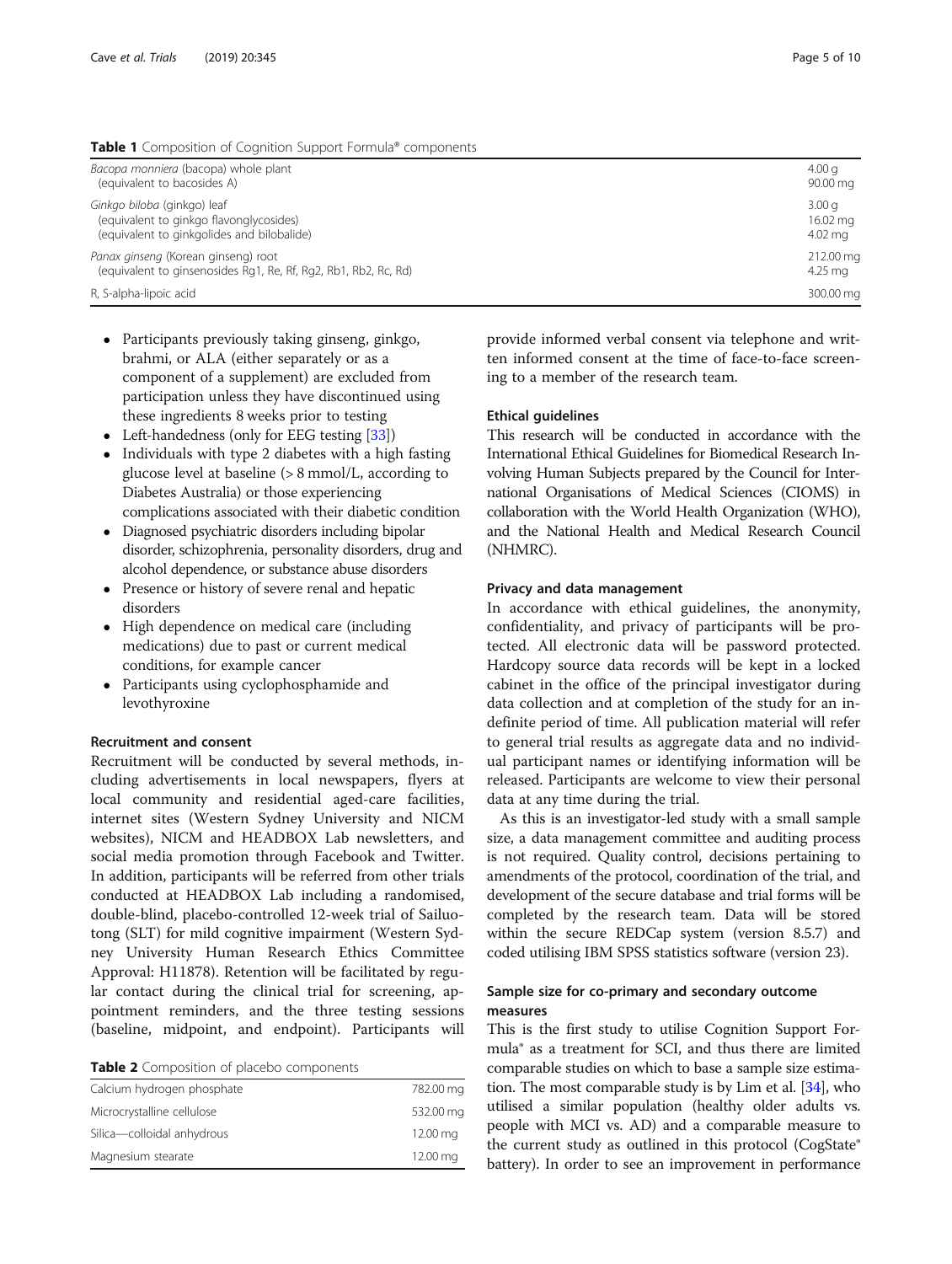in one test of the CogState battery® (group  $\times$  time interaction) an effect size of Cohen's  $d = .40$  (i.e. Cohen's  $f = .20$ , as  $d = 2f$ ) at α = .05 was utilised [\[34\]](#page-9-0).

To detect this effect size of Cohen's  $f = .20$  at  $\alpha = .05$ and 95% power, 100 participants across two groups are required. In order to account for a typical 20% drop-out, a total of 120 participants will need to be recruited (60 participants in the treatment group, and 60 in the placebo group). If the participation rate drops below the estimated number at any point during the course of the study, attempts to recruit additional participants will be made. Sample size may be re-estimated mid-course into the study to ensure adequate power. In this case, data will be unblinded by an objective third party to evaluate the treatment-effect size and power to assist with any potential sample size re-estimation.

#### Sample size for EEG sub-study

Most EEG studies do not utilise effect size calculations to determine sample size [\[35](#page-9-0)]. It is more important to determine signal-to-noise ratio in event-related potential (ERP) studies to ensure that the stimulus-evoked activity can be differentiated from the ongoing background EEG. Therefore, to obtain a meaningful EEG sub-study sample size (greater than 20 participants across both groups), the total sample size for EEG testing is 64 participants; 32 derived from the treatment group and 32 from the placebo group.

# Randomisation, allocation concealment, compliance and adverse effects

Participants will be randomly allocated at a 1:1 ratio to either the treatment or placebo group using a permuted block allocation strategy. Computerised randomisation and allocation will be conducted using a unique random number generator in Microsoft Excel by a university staff member external to the research team. This external staff member sent the random sequence directly to the trial drug manufacturer, with participant IDs and unique batch codes to conceal the sequence. This is a double-blind trial, so both participants and the research team are blinded to treatment allocation until study completion. After eligibility is confirmed, participants will then be allocated to the next participant ID/numbered box of product by a member of the research team. Compliance will be assessed by advising participants to return any unused medication at the midpoint (3 months) and endpoint (6 months), and by completion of a diary by participants noting medication intake and adverse effects.

To monitor safety, participants will be referred to a local commercial laboratory (Laverty) prior to baseline and the endpoint testing sessions. Standard blood safety tests (full blood count, fasting blood glucose, liver and renal function

tests) will be carried out. If participants receive an abnormal blood safety test result at baseline, they will not be enrolled in the study and will be encouraged to follow up their results with their regular health professional. Adverse events will be closely monitored throughout the course of the study.

In the case of a serious adverse event, and if the study drug is suspected as a potential cause and identifying treatment allocation is essential to the participant receiving appropriate medical care, unblinding of that participant only will occur. This will be done by the university staff member external to the research team who generated the computerised random sequence allocation.

At the study midpoint, endpoint, and follow-up (7 months; 4 weeks after the endpoint) participants will be asked to which treatment condition they think that they have been allocated. Responses of Cognition Support Formula®, placebo, or unknown will be recorded. Responses will be checked against the condition allocated at the end of the trial after un-blinding. Participants who exit the trial early will also be contacted via telephone and asked to complete a trial exit interview pertaining to their experiences of the trial.

#### Testing schedule

A detailed testing schedule of the trial protocol is depicted in Table [3](#page-6-0).

#### Study procedures and outcomes

A flow diagram of the participants for the proposed clinical trial is depicted in Fig. [1.](#page-7-0)

#### Screening

Telephone screening will be conducted with participants to determine their eligibility for the study. Participants will complete a modified version of the TICS-M, a validated screening tool for cognitive impairment [[36](#page-9-0)], and will answer questions pertaining to the inclusion and exclusion criteria listed previously.

If successful, participants will be invited to attend the NICM Health Research Institute Clinical Research Laboratory and HEADBOX Laboratory at Western Sydney University for a face-to-face screening session. Participants will complete the GDS, Rey Auditory Verbal Learning Test (RAVLT), a general health questionnaire, and the MoCA.

#### Cognitive functioning evaluation

Participants will complete a number of computerised and pen and paper cognitive tests during the trial. Table [3](#page-6-0) lists the cognitive, mood, and fatigue measures that will be utilised in this study. Further detail of these measures are given below.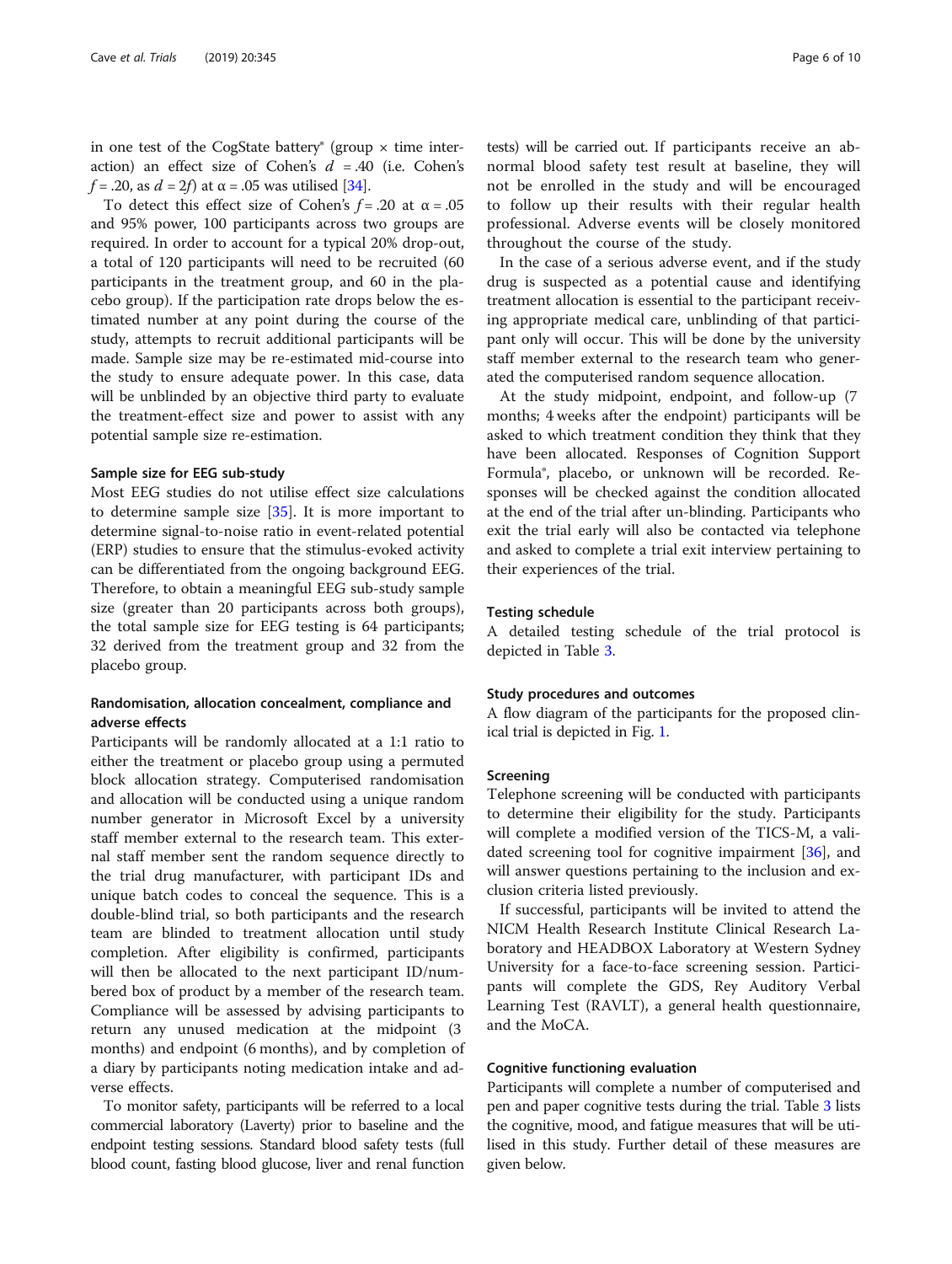#### <span id="page-6-0"></span>Table 3 Testing schedule of participants

| Testing schedule                  | Task                                                         | Telephone<br>screen | Face-to-<br>face screen   | Baseline(0<br>months) | Midpoint(3<br>months) | Endpoint(6<br>months) | Follow-up 4 weeks after<br>endpoint(7 months) |
|-----------------------------------|--------------------------------------------------------------|---------------------|---------------------------|-----------------------|-----------------------|-----------------------|-----------------------------------------------|
| Screening assessment              | TICS-M                                                       | $\times$            |                           |                       |                       |                       |                                               |
|                                   | General medical history                                      |                     | $\boldsymbol{\times}$     |                       |                       |                       |                                               |
|                                   | MoCA                                                         |                     | $\boldsymbol{\mathsf{X}}$ |                       |                       |                       |                                               |
|                                   | GDS                                                          |                     | $\boldsymbol{\mathsf{X}}$ |                       |                       |                       |                                               |
|                                   | <b>RAVLT</b>                                                 |                     | $\boldsymbol{\mathsf{X}}$ |                       |                       |                       |                                               |
| CogState® battery                 | Identification task <sup>a</sup>                             |                     |                           | X                     | $\times$              | $\times$              |                                               |
|                                   | One card learning test <sup>a</sup>                          |                     |                           | Χ                     | $\times$              | Χ                     |                                               |
|                                   | Detection test <sup>b</sup>                                  |                     |                           | X                     | X                     | $\times$              |                                               |
|                                   | One back test <sup>b</sup>                                   |                     |                           | X                     | X                     | Χ                     |                                               |
| CogState® additional<br>test      | Groton Maze learning test <sup>b</sup>                       |                     |                           | Χ                     | X                     | Χ                     |                                               |
| Mood and fatigue                  | DASS-42 <sup>b</sup>                                         |                     |                           | X                     | Χ                     | $\times$              |                                               |
| outcome measures                  | SHAl <sup>b</sup>                                            |                     |                           | $\times$              | $\times$              | $\times$              |                                               |
|                                   | $FACIT-F^b$                                                  |                     |                           | Χ                     | $\mathsf X$           | $\times$              |                                               |
| Electrophysiological<br>tasks     | Word list immediate and<br>delayed recall tasks <sup>c</sup> |                     |                           | Χ                     |                       | Χ                     |                                               |
|                                   | Resting-state EEG <sup>c</sup>                               |                     |                           | Χ                     |                       | $\times$              |                                               |
|                                   | Equiprobable Go/NoGo <sup>c</sup>                            |                     |                           | X                     |                       | $\times$              |                                               |
| Safety and compliance<br>measures | FBC, E/LFT (bloods) <sup>b</sup>                             |                     |                           | X                     |                       | Χ                     |                                               |
|                                   | Adverse effects <sup>b</sup>                                 |                     |                           |                       | $\times$              | $\times$              | $\boldsymbol{\mathsf{X}}$                     |
|                                   | Compliance and blinding                                      |                     |                           |                       | Χ                     | Χ                     | Χ                                             |

Co-primary outcome measures

b Secondary outcome measures

EEG tasks will be completed by a subset of participants

DASS-42 Depression, Anxiety, Stress Scale, EEG electroencephalography, E/LFT electrolyte and liver function test, FACIT-F Functional Assessment of Chronic Illness Therapy Fatigue Scale, FBC full blood count, GDS Geriatric Depression Scale, MoCA Montreal Cognitive Assessment, RAVLT Rey Auditory Verbal Learning Test, SHAI Short Health Anxiety Inventory, TICS-M modified telephone interview for cognitive status

The CogState® pre-clinical Alzheimer's Battery of tests will be utilised to measure baseline, 3-month and 6 month changes in cognition. In addition to the battery, the Groton Maze learning test (CogState® test) will be completed by participants. CogState® is a computerised cognitive test battery that has excellent test-retest reliability ranging from .76–.93 (intra-class correlation coefficient) [\[34\]](#page-9-0). Participants will complete a practice trial prior to the main trial, in accordance with previous literature [[34](#page-9-0), [37\]](#page-9-0). There are no known practice effects associated with completing the practice. Practice trials will help to provide a 'true baseline' measure as errors are generally made during the first instance of completing the task. Participants will become familiar with the tasks during the practice trials, and this will therefore ensure equity in the measurement of task outcomes between the testing timepoints. The Cog-State® battery will be administered at baseline (0 months), the midpoint (3 months), and the endpoint (6 months), again with no known practice effects between time intervals. Furthermore, this cognitive testing method enables investigation into multiple areas of cognition including processing

speed, attention, short-term memory, working memory, and executive function. The co-primary outcomes (one card learning and identification tests) measure visual short-term memory and attention, while the secondary outcomes (Groton Maze learning test, detection, and one back tests) measure executive functioning, processing speed, and working memory, respectively.

The DASS is a 42-item self-report instrument designed to measure the three related negative emotional states of depression, anxiety, and stress. Participants who consistently score higher than the normal range for depression  $(0-9)$ , anxiety  $(0-7)$ , or stress  $(0-14)$  (during baseline and midpoint sessions) will be advised to speak to their general practitioner. There is an expectation that participants will score higher in each of the three domains compared with a population without SCI [[4\]](#page-9-0).

The SHAI is a shortened (18-item) measure of participants' anxiety pertaining to their health. The highest total score is 52, indicating the highest level of health anxiety. Participants will complete the SHAI at baseline, the midpoint, and the endpoint. A comparison from baseline to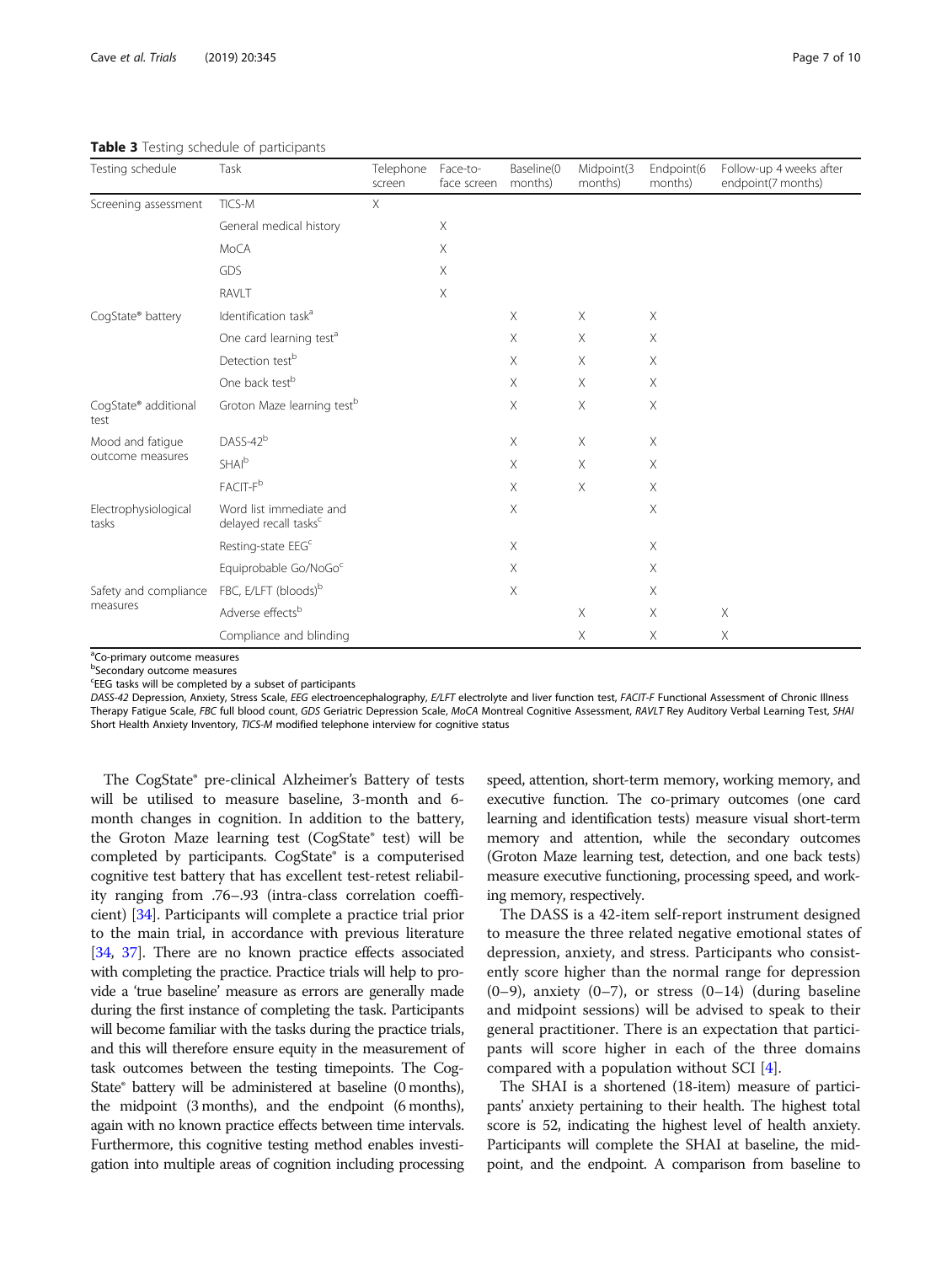endpoint will be made between treatment groups (active and placebo) to determine if health anxiety has decreased with the use of Cognition Support Formula<sup>®</sup> or placebo.

The FACIT-F is a self-report questionnaire utilised to determine a participant's level of fatigue during their usual daily activities over the past 7 days. The FACIT-F is a 13-item questionnaire measuring the level of fatigue on a four-point Likert scale. The FACIT-F will be utilised to determine if fatigue and energy levels improve with the use of Cognition Support Formula®.

# EEG protocol

EEG is an objective and non-invasive method of measuring neuronal activity. Utilisation of EEG in the proposed study will complement the cognitive measures previously outlined. Potential changes in participants' resting EEG and task-related EEG from baseline to endpoint will be investigated. These changes include short- and long-term episodic memory encoding and retrieval, arousal, response activation, inhibition, and discrimination. Additionally, differences in the above-mentioned EEG

methods between the treatment and placebo groups will be investigated.

# Statistical analyses and dissemination

For each participant in each group and at each timepoint the following data from the primary and secondary outcome measures will be assessed. For the CogState® detection, identification, one card learning, and one back tests, we will assess mean speed (ms), accuracy (%), and total number of hits, misses, and anticipations; for the Groton Maze test, we will assess the total number of errors; and for the mood (DASS-42, SHAI) and fatigue (FACIT-F) outcomes, we will assess subscale and composite scores. CogState® data that are not normally distributed will be transformed using logarithmic base 10 transformations. Generalised linear mixed models with a between-subject factor of group (treatment, placebo) and within-subject factor of time (baseline, midpoint, endpoint) will be conducted to assess differences in continuous co-primary and secondary outcome measures. Planned simple contrasts will be conducted to assess all

<span id="page-7-0"></span>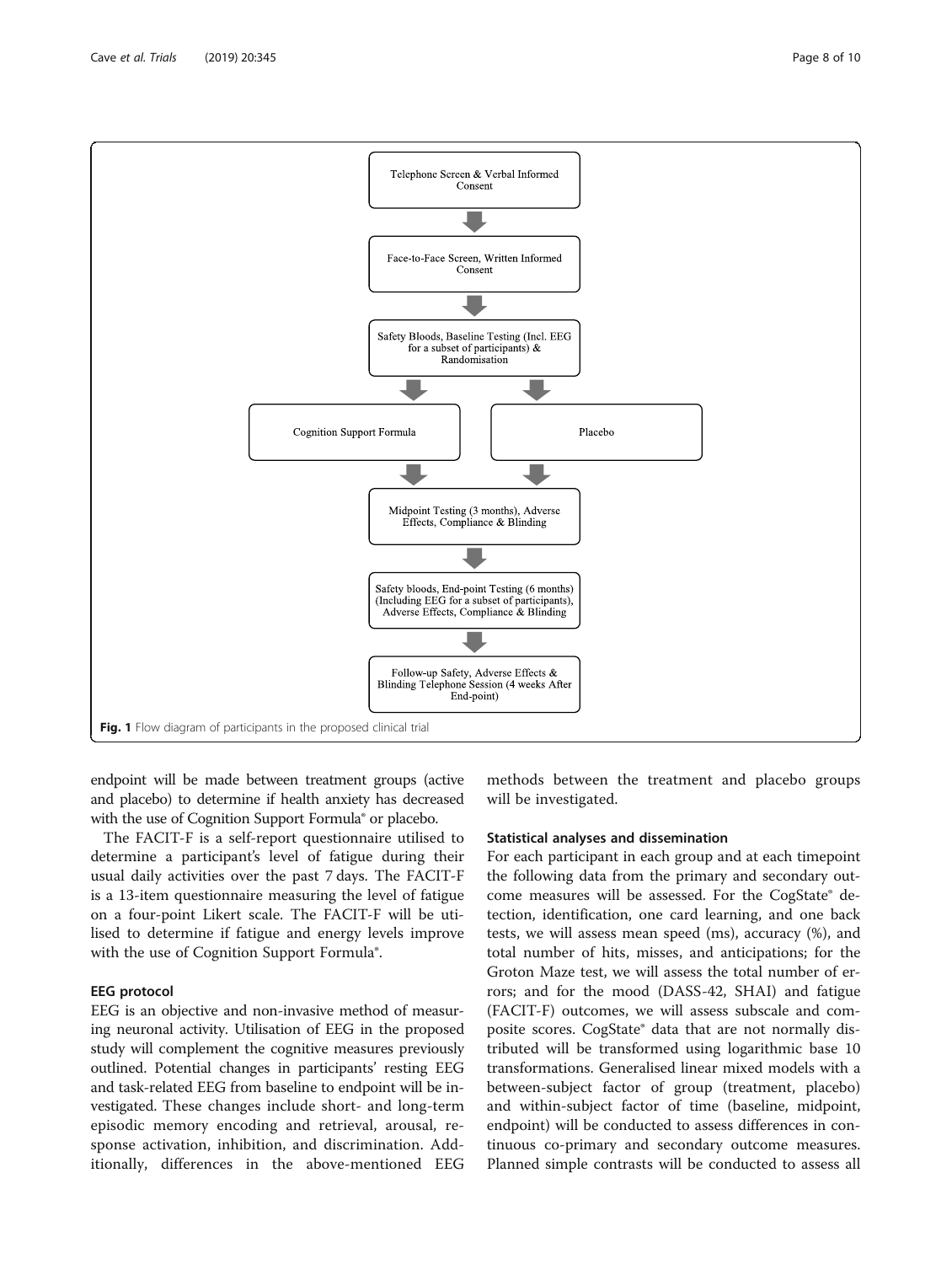<span id="page-8-0"></span>timepoints (baseline vs. midpoint, midpoint vs. endpoint, and baseline vs. endpoint). To handle any missing data, analysis of last observation carried forward will be undertaken within the intention-to-treat analysis model. The premise of the intention-to-treat model includes all participants in the final analysis even if non-compliance, withdrawal, or deviation from the protocol occurs [\[38\]](#page-9-0). Due to the nature of drop-outs in clinical trials, this analysis will be carried out on all five primary and secondary outcome measures of cognition and secondary outcomes of mood (DASS and SHAI) and fatigue (FACIT-F).

All tests will be two-tailed,  $\alpha$  = .05. MANOVAs and Pearson's correlations may also be utilised for assessment of psychophysiological data depending on the outcome measures assessed. All data will be analysed using SPSS. Results from the trial will be presented publicly to the community through peer-reviewed journals and scientific conference presentations. Additionally, individual trial outcomes will be forwarded to participants, with their consent.

### **Discussion**

This article presents the rationale and methods for a clinical trial on the effectiveness of Cognition Support Formula® on subjective cognitive impairment in older adults. Currently there are limited treatments available for older adults reporting SCI who are at risk of developing AD and MCI; therefore, it is important to test the efficacy of a herbal and nutritional supplement that promotes improvements in cognitive health.

While the limited current treatments have shown improvements in cognition [\[14,](#page-9-0) [15\]](#page-9-0), the present study will consist of a longer treatment period and provide an indepth insight into the cognitive and neuronal effects of Cognition Support Formula®. By utilising a 6-month trial period (with baseline and midpoint testing), there will be adequate coverage to obtain stable outcome measures and possibly larger changes in cognitive functioning. Furthermore, the intervals (0, 3, 6 months) will assist in better determining the effectiveness of intermediate and long-term use of the supplement. Additionally, these comparisons will also help to generalise our results to other studies that have used shorter trial periods (e.g. 12 weeks).

Each of the individual components of the formula has been found to increase cognition in older adults with cognitive impairment [[1](#page-9-0), [14](#page-9-0), [16](#page-9-0)–[25](#page-9-0)]. If results are shown to be positive, this study will lend support to the use of the Cognition Support Formula® as a complementary treatment for SCI.

This study is the first to determine the efficacy and safety of Cognition Support Formula®, a TGA-approved listed medicine for older adults with SCI. It will provide information pertaining to healthy ageing and cognitive decline, and may provide support for the use of Cognition Support Formula® in older adults with SCI. Overall, outcomes from this study will benefit the wider population, especially older adults seeking an understanding of cognitive decline and potential treatments.

# Trial status

Recruitment began in September 2017 and is estimated to conclude late in 2019.

# Additional file

[Additional file 1:](https://doi.org/10.1186/s13063-019-3431-3) SPIRIT 2013 checklist: recommended items to address in a clinical trial protocol and related documents. (DOC 131 kb)

#### Abbreviations

AD: Alzheimer's disease; ALA: Alpha-lipoic acid; DASS-42: Depression, Anxiety, Stress Scale; EEG: Electroencephalography; FACIT-F: Functional Assessment of Chronic Illness Therapy Fatigue Scale; GDS: Geriatric Depression Scale; MCI: Mild cognitive impairment; MoCA: Montreal Cognitive Assessment; RAVLT: Rey Auditory Verbal Learning Test; SCI: Subjective cognitive impairment; SHAI: Short Health Anxiety Inventory; TGA: Therapeutic Goods Association

#### Authors' contributions

All authors contributed to the conceptualisation and design of the study. AEC took the lead on drafting the study protocol and GZS provided assistance throughout. All authors provided critical feedback. All authors read and approved the final manuscript.

#### Funding

Funding for this project was provided by FIT-BioCeuticals Pty Ltd, NICM Health Research Institute, and Western Sydney University. AEC has been awarded a PhD scholarship from FIT-BioCeuticals Pty Ltd, NICM Health Research Institute, and Western Sydney University to support her contribution. The contribution of GZS was supported by funding from a National Health and Medical Research Council (NHMRC)-Australian Research Council (ARC) Dementia Research Development Fellowship (#1102532).

#### Availability of data and materials

Not applicable.

#### Ethics approval and consent to participate

Ethics approval was granted on 2 February 2017 by the Western Sydney University Human Research Ethics committee (H11958). The trial was registered with the Australasian Clinical Trials Registry (ACTRN12617000945325) on 30 June 2017. Participants will provide oral informed consent and written informed consent at the time of screening (prior to being enrolled in the trial).

#### Consent for publication

Not applicable.

#### Competing interests

As a medical research institute, NICM receives research grants and donations from foundations, universities, government agencies, individuals, and industry. Sponsors and donors provide untied funding for work to advance the vision and mission of the Institute. The project that is the subject of this article was not undertaken as part of a contractual relationship with any organisation other than the funding declared in the Acknowledgements. It should also be noted that NICM conducts clinical trials relevant to this topic area, for which further details can be provided on request. The sponsors will in no way have access to or influence the data from this project. The authors declare that they have no competing interests.

#### Author details

<sup>1</sup>NICM Health Research Institute, Western Sydney University, Locked Bag 1797, Penrith, NSW 2751, Australia. <sup>2</sup>School of Medicine, Western Sydney University, Penrith, NSW 2751, Australia. <sup>3</sup>Translational Health Research